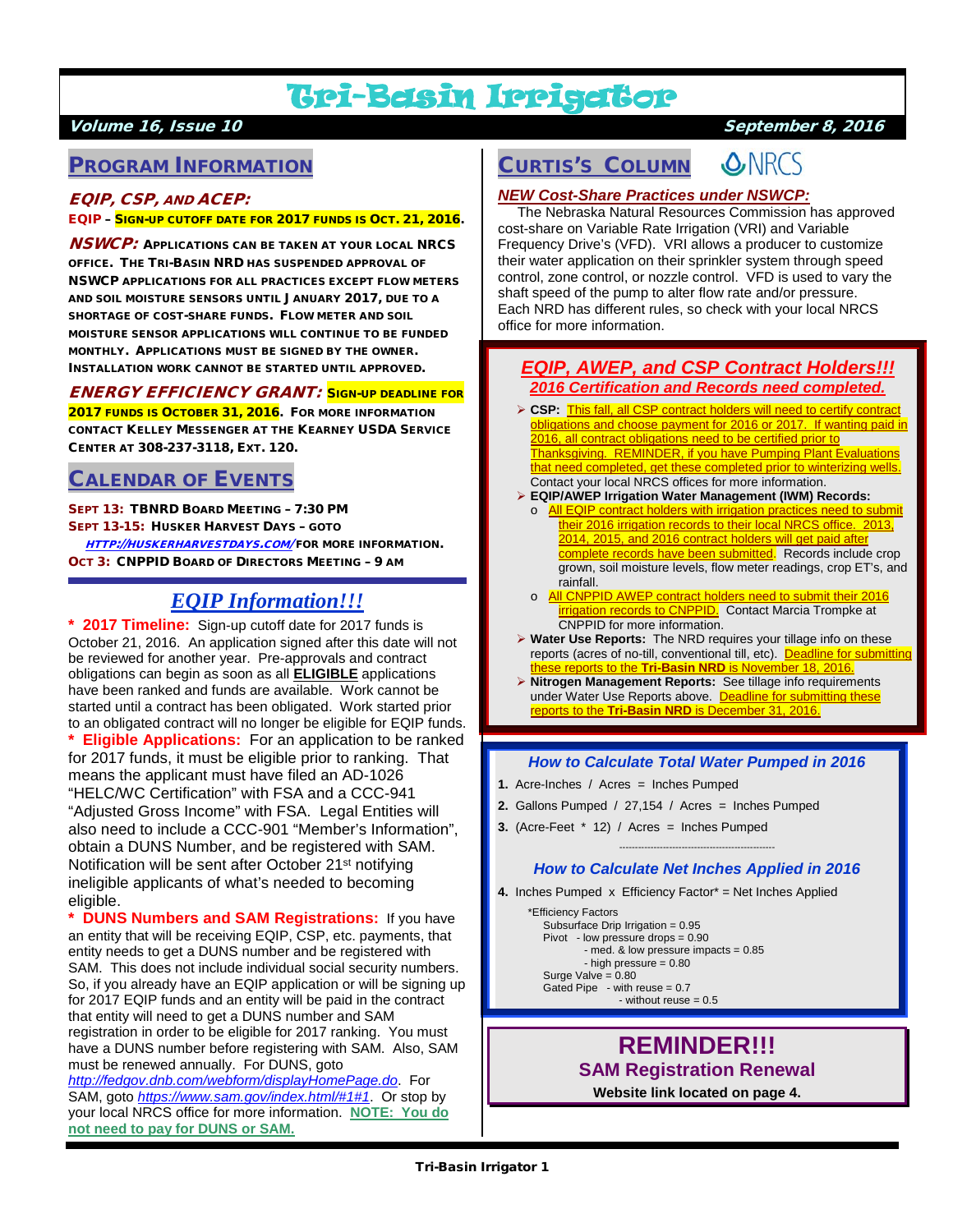



#### *Irrigation Season End:*

 The 2016 season is all but complete although the Smithfield area is lagging behind Holdrege and Minden on GDD according to weather station calculations. The table below shows cumulative corn GDD and ET (crop water use) from the three stations for corn emerging May 10th and soybeans emerging May  $20<sup>th</sup>$  and the cumulative rainfall since May 1. The root zone was holding an additional 7.5" of water in the top 3.5' on May 1.

| Station    | Precip | ET corn | ET beans | GDD corn |
|------------|--------|---------|----------|----------|
| Hold 4N    | 9.49   | 18.94   | 16.02    | 2486     |
| Minden     | 7.35   | 19.01   | 16.27    | 2506     |
| Smithfield | 12.83  | 18.65   | 16.29    | 2374     |

 Much of this rain came in May and June when crop water use was low as shown below. The soybean crop north of Funk received 10" of irrigation water via the sub-surface drip system this year; and because a late August rain came just after an irrigation event, the soil profile is full. If you are far from this 10" number, it is a good time to upgrade your irrigation system; it will save water and energy costs in every future season.

| Station    | May  |      | June July | Aug  | Sept |
|------------|------|------|-----------|------|------|
| Hold 4N    | 4.17 |      | 2.35 1.75 | 1.08 | 0.14 |
| Minden     | 3.02 | 0.81 | 1.60      | 1.54 | 0.20 |
| Smithfield | 3.63 | 3.93 | 3.26      | 1.94 | 0.07 |

TRI-BASIN NRD NEWS

### *Year End Flow Meter Readings for Water Use Reports:*

 As the irrigation season winds down and you are picking up irrigation pipe or bedding down irrigation engines, remember to record the ending meter readings for your Water Use reports.

#### *Tri-Basin Staff to Inspect Meters:*

 With irrigation season winding down, Tri-Basin NRD staff members are beginning annual irrigation meter inspections. Each year, we take readings from meters in about one-third of the townships in the district.

 This year we will be doing inspections in the following townships: Kearney County: 5N-13W, 6N-13W, 7N-13W, and 8N-13W; Phelps County: 5N-17W, 6N-17W, 7N-17W, 8N-17W; and Gosper County: 5N-22W (Union Township), 5N-21W, 6N-21W, 7N-21W, and 8N-21W.

 If you have irrigation wells in these townships and you put your meters in storage for the winter, you

can call the Tri-Basin NRD office at 1-877-995-6688 to schedule an inspection. If there is no meter at the site

when we come to inspect, you will receive a letter requesting access to the meter for inspection.



# **NEBRASKA EXTENSION EXTRAS NEXTENSION**

### *Last Soybean Irrigation:*

 Soybean maturity is dependent upon day length; also, water usage can vary depending on the year. Generally, irrigators start reducing stored soil profile moisture as crops start drying down four to six weeks before crop physiological maturity. The average target is soils dried down to 40% available water by maturity. Physiological maturity with corn and grain sorghum is defined as the time when kernels or seeds form a black layer at the kernel tip. For soybeans, beginning maturity is when one normal pod on the main stem has reached its mature pod color.

 Our NebGuide G1871 "Predicting the Last Irrigation of the Season" provides end of season irrigation worksheets for corn, grain sorghum and soybeans. Usually, soybeans are only 10 days from beginning maturity when the plants reach R6.5 growth stage (leaves begin to yellow). At this point, soybeans will need 1.9 inches of water to complete dry matter production.

 ETgages and soil water sensors can be helpful for timing the last soybean irrigation for the growing season. ETgages measure crop water usage while the soil water sensors record how much water remains in the soil. These tools can help irrigators calculate how much water the crop will need to finish out the year. Nebraska Extension's "cornsoywater.unl.edu" app or "crop water" app can help to determine last irrigation.

### *Pivot Pressure Regulator Testing @ Husker Harvest*

*Days:*

 Nebraska Extension is offering free testing of center pivot irrigation pressure regulators at the IANR building all three days of Husker Harvest Days September 13-15 in Grand Island. Chuck Burr, Irrigation Extension Educator, is coordinating this free Nebraska Extension service during this annual event. Irrigators are encouraged to bring two regulators per pivot span for testing. They can be dropped off at the IANR building in the morning and picked up, along with a report, later that day.

 Regulators typically work correctly for many years, but should be inspected regularly for damage or malfunction. Regulators have a flexible membrane that may rupture over time and lead to water spraying out the sides of the regulator. Spring tension also wears down over time. If the spring becomes weak, it decreases the pressure of the water going through the regulator and increases the flow rate. Irrigators may see the irrigation system pressure decrease and the gallons per minute increase on a flow meter. These issues may indicate failed regulators. For more information on pressure regulators see NebGuide G-88-888-A: *<http://go.unl.edu/nmcm>*.

### *Irrigated & Rainfed Winter Wheat Resources:*

 Cropwatch at *[http://cropwatch.unl.edu](http://cropwatch.unl.edu/)* has many special feature topics regarding both irrigated and dryland wheat production. Topics include: Winter Wheat Varieties Test Results; 2016 Wheat Average Protein Contents; Value of Wheat in Crop Rotation; Stripe Rust Wheat Ratings; Fall Strategies for Managing Wheat Diseases; Volunteer Weed Control; and Winter Wheat Seeding Dates & Rates Recommendations.

 Rex McClain hosted the Nebraska Extension Furnas County Winter Wheat Variety (Rainfed) Test Plot in 2016 just NE of Beaver City, NE. This year's plot had a plot yield average of 94 bushels per acre with 15 varieties pegging 100 to 107 bushels per acre. The top 10 dryland wheat varieties included: Freeman; Antero; Westbred 4721; Limagrain 14-71; Ruth; Monument; Byrd; Grainfield; Robidoux; and Denali.

 Top West Central Irrigated winter wheat varieties include: Brawl; Cedar; Limagrain T158; Wolf; Denali; Antero; Byrd; Settler; Wesley; and Robidoux.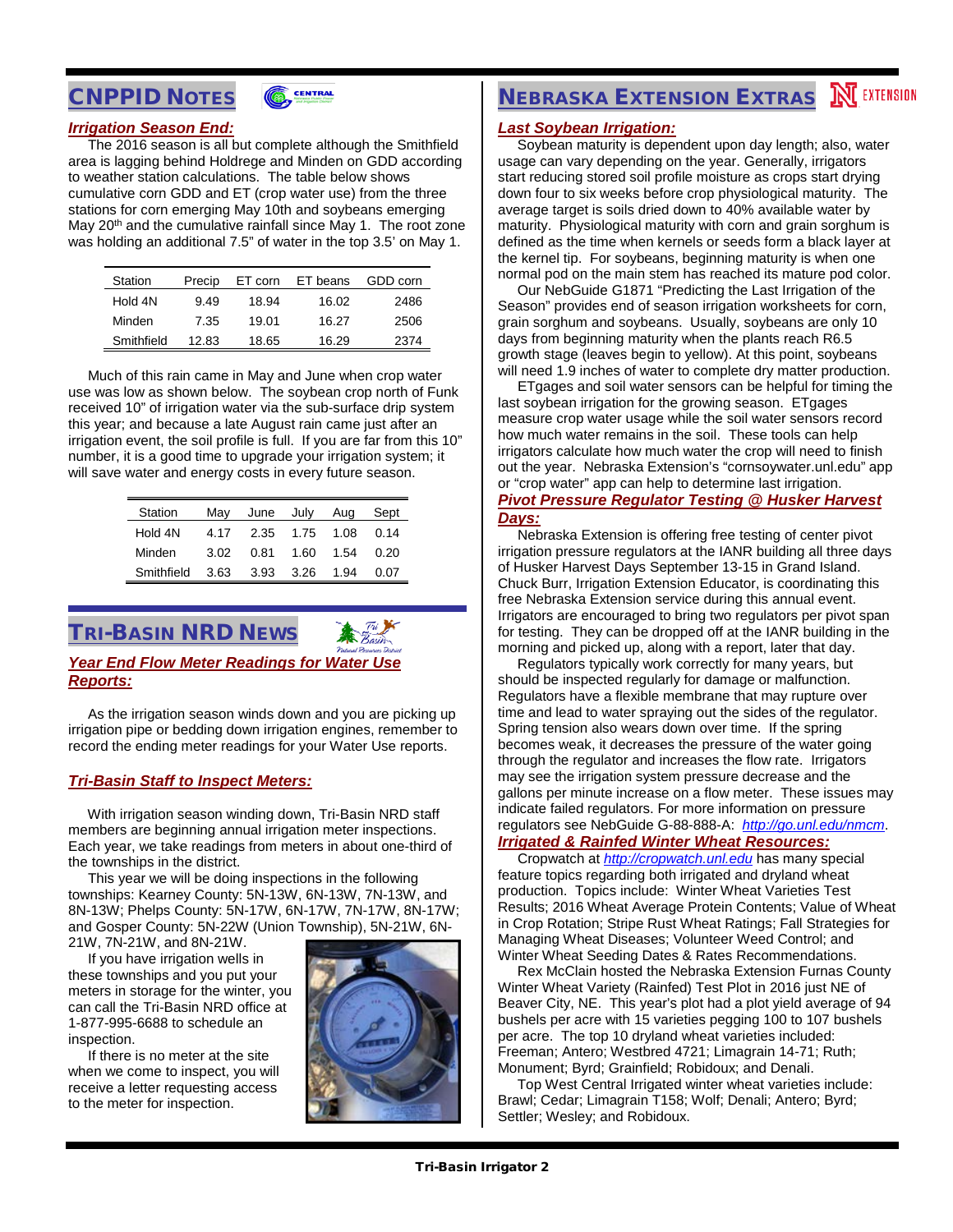### NAWMN CROP ET INFORMATION

Additional Information and other ET resources can be found at websites listed under "ET Information Sites" below.

## Inches of Crop Water Use (ET)  $=$ Evaporation x Kc

|                | Aug 22 - Aug 28    |      | <b>Aug 29 - Sept 4</b> |      |
|----------------|--------------------|------|------------------------|------|
| <b>Site</b>    | <b>Evaporation</b> | Rain | <b>Evaporation</b>     | Rain |
| 1              | 1.30               | 1.05 | 1.00                   | 0.25 |
| $\overline{2}$ | 1.20               | 0.32 | 1.10                   | 1.15 |
| 3              | 1.30               | 1.64 | 1.00                   | 0.45 |
| 4              | 1.10               | 0.60 | 1.00                   | 0.83 |
| 5              | 1.00               | 1.42 | 0.90                   | 0.15 |
| 6              | 0.70               | 1.95 | 1.00                   | 0.27 |
| 7              | 0.90               | 1.38 | 0.80                   | 0.12 |
| 8              | 1.10               | 1.30 | 0.80                   | 0.20 |
| 9              | 1.20               | 0.90 | 0.90                   | 0.33 |
| 10             | 1.30               | 0.75 | 1.20                   | 0.30 |
| 11             | 1.20               | 0.70 | 1.00                   | 0.12 |
| 12             | 1.00               | 1.06 | 1.00                   | 0.07 |
| 13             | 1.20               | 0.25 | 1.10                   | 0.82 |
| 14             | 1.20               | 0.32 | 1.20                   | 0.23 |
| 15             | 1.20               | 0.12 | 1.00                   | 0.39 |
| 16             | 1.40               | 1.30 | 1.20                   | 0.83 |
| 17             | 1.20               | 0.25 | 1.00                   | 0.48 |



*2016 Map of NAWMN Sites across the Tri-Basin NRD.*

| <b>Crop Coefficients (Kc)</b> |      |                           |      |  |
|-------------------------------|------|---------------------------|------|--|
| Corn                          |      | <b>Soybeans</b>           |      |  |
| <b>Stage</b>                  | Кc   | <b>Stage</b>              |      |  |
| 2 leaf                        | 0.10 | Cotyledon (VC)            | 0.10 |  |
| 4 leaf                        | 0.18 | 1st Node (V1)             | 0.20 |  |
| 6 leaf                        | 0.35 | 2nd Node (V2)             | 0.40 |  |
| 8 leaf                        | 0.51 | 3rd Node (V3)             | 0.60 |  |
| 10 leaf                       | 0.69 | Beg. Bloom (R1)           | 0.90 |  |
| 12 leaf                       | 0.88 | <b>Full Bloom (R2)</b>    | 1.00 |  |
| 14 leaf                       | 1.01 | Beg. Pod (R3)             | 1.10 |  |
| 16 leaf                       | 1.10 | <b>Full Pod (R4)</b>      | 1.10 |  |
| Silk - Beg. Dent              | 1.10 | Beg. Seed (R5)            | 1.10 |  |
| 1/ <sub>4</sub> Milk Line     | 1.04 | <b>Full Seed (R6)</b>     | 1.10 |  |
| Full Dent (1/2 Milk)          | 0.98 | <b>Yellow Leaf (R6.5)</b> | 1.00 |  |
| 3/4 Milk Line                 | 0.79 | Beg. Mat. (R7)            | 0.90 |  |
| <b>Black Layer</b>            | 0.60 | Full Mat. (R8)            | 0.20 |  |
| <b>Full Maturity</b>          | 0.10 | <b>Mature</b>             | 0.10 |  |

### CROP STAGE INFORMATION

**Corn (R5.5-Full Dent to R6-Black Layer) stage):** Black Layer signals the end of kernel growth for the season. Many husks and leaves are no longer green although the stalks may be. Average kernel moisture at R6 is 30-35%. This can vary depending on hybrids and environmental conditions. Avg. daily water use from Aug 29 – Sept 4 was 0.07"-0.17".

**Soybeans (R6-Full Seed to R7-Beginning Maturity stage):** R8, Full Maturity is when 95% of the pods have reached their mature pod color. 5-10 days are required after R8 before soybeans have less than 15% moisture. Avg. daily water use from Aug 29 – Sept 4 was 0.10"-0.19".

Aug 29 – Sept 4 *(17 of 17 NAWMN sites reporting): Average weekly rainfall was 0.41 (range 0.07 to 1.15). Average weekly ET for corn was 0.87 and for soybeans was 1.07.*

### ET INFORMATION SITES

#### **NAWMN Sites:**

 *[http://www.cnppid.com/news-info/weatheret](http://www.cnppid.com/news-info/weatheret-data/nebraska-agricultural-water-management-network/)[data/nebraska-agricultural-water-management-network/](http://www.cnppid.com/news-info/weatheret-data/nebraska-agricultural-water-management-network/) <https://nawmn.unl.edu/ETdata/DataMap>*

**CropWatch:** *<http://cropwatch.unl.edu/gdd-etdata>* **CNPPID:** *<http://www.cnppid.com/news-info/weatheret-data/>* **Water Use Hotline:** 1-800-993-2507

|                  | <b>Corn Stage</b>            | <b>DESCRIPTION</b>                                                                                                                                                        |  |
|------------------|------------------------------|---------------------------------------------------------------------------------------------------------------------------------------------------------------------------|--|
| R <sub>5.5</sub> | Full Dent -<br>1/2 Milk Line | The starch line is $1/2$ the way down the kernel. Top $1/2$ is hard, bottom $1/2$ is softer near the cob.                                                                 |  |
| R <sub>5.8</sub> | 3/4 Milk Line                | The starch line is 3/4 the way down the kernel, towards the cob.                                                                                                          |  |
| $R-6$            | <b>Black Layer</b>           | The starch line has advanced to the cob. Physiological Maturity. Black layer formed. Kernel moisture is<br>between 25%-35%. 0.0 inches needed for yield.                  |  |
|                  |                              |                                                                                                                                                                           |  |
|                  | <b>Soybean Stage</b>         | <b>DESCRIPTION</b>                                                                                                                                                        |  |
| R <sub>6.5</sub> | <b>Yellow Leaf</b>           | Leaves begin to yellow, beginning in the lower canopy and progressing upwards.                                                                                            |  |
| R7               | <b>Beginning</b><br>Maturity | At least one (normal) pod that has attained its final mature color (tan or brown, depending on variety)<br>is present on any main stem node. 0.0 inches needed for yield. |  |